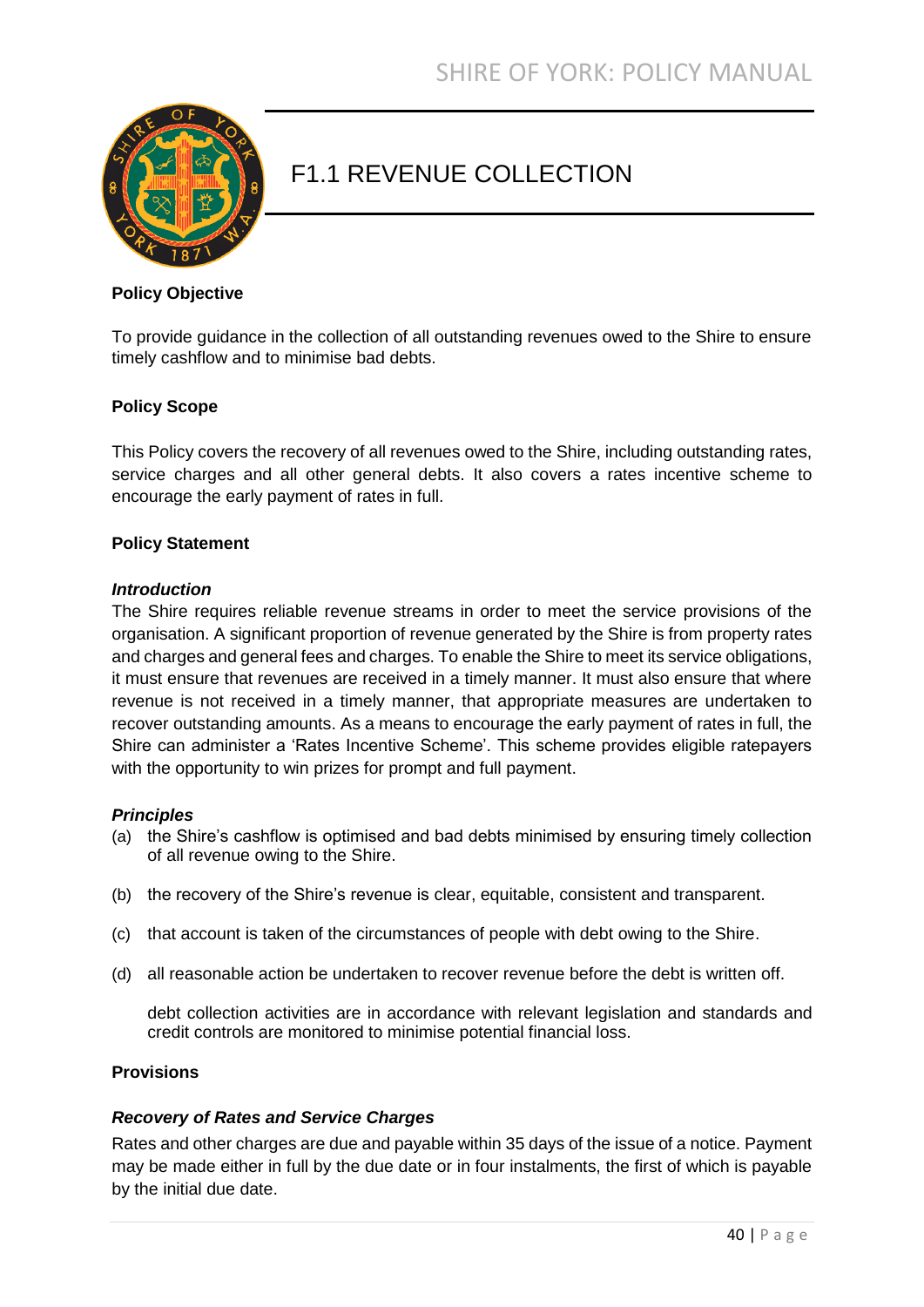Amounts that remain outstanding after the due date will be followed up within 30 days with a final notice requiring the ratepayer to pay their balance in full within fourteen days or contact the Shire to make an arrangement to pay.

The following Council adopted Recovery Process (Resolution 180616) outlines the steps the Shire is to take when attempting to recover outstanding rates and charges.



## **1. Payment Agreements**

- 1.1 A ratepayer is eligible to make application for a payment agreement for the current year's rates only, provided all arrears are paid in full prior to the arrangement taking effect.
- 1.2 The Chief Executive Officer has Delegated Authority to accept payment agreements for outstanding rates and service charges (DE3-3) provided the debt is cleared prior to 30 June of the relevant financial year.
- 1.3 Agreements that do not come under the scope of DE3-3 are to be presented to Council for acceptance or rejection.

## **2. Unpaid Rates and Charges in Excess of \$500**

2.1 The Chief Executive Officer be authorised to recover rates and charges by engaging the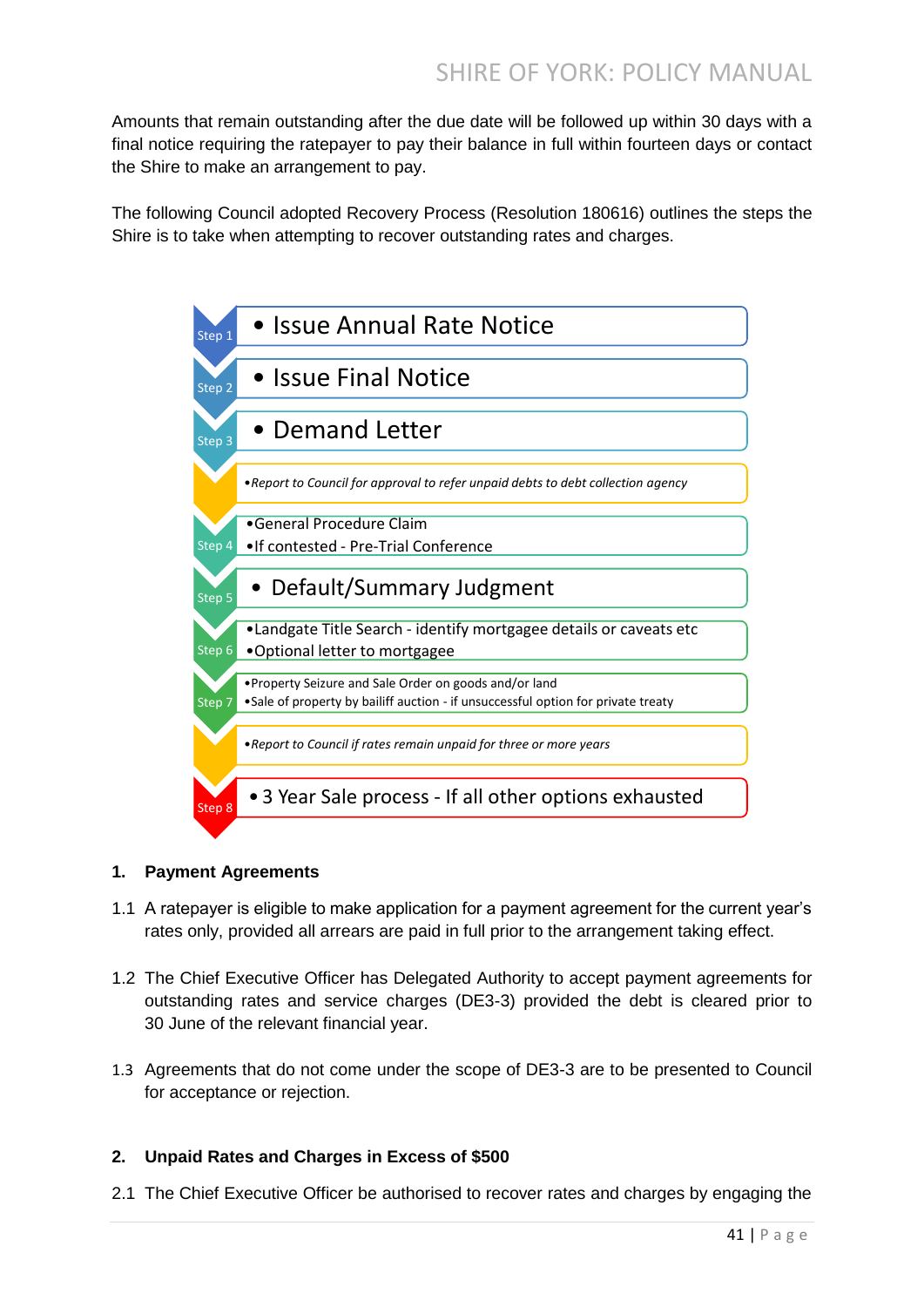services of a debt collection agency firm.

- 2.2 If no response or payment is received, a letter of demand will be issued on behalf of the Shire of York by its appointed debt collection agent.
- 2.3 As part of the debt collection process, once referred, telephone calls and/or emails will be made in order to contact the ratepayer to seek payment or enter into a payment arrangement.
- 2.4 If a property is leased, under the provisions of Section 6.60 of the *Local Government Act 1995* the Shire may recover outstanding rates and charges by collecting rent payments from the lessee. Notices must be given to the lessee and lessor. Under delegation DE3-9, the Chief Executive Officer is authorised to give notice to a lessee in accordance with Section 6.60(2) of the *Local Government Act 1995*, requiring the lessee to pay any rent when due to the Shire to satisfy the outstanding rates and charges.
- 2.5 If all action is unsuccessful, and in accordance with Section 6.56 of the Local Government Act 1995, the Chief Executive Officer is authorised to recover rates and service charges in a court of competent jurisdiction, subject to Council approval.
- 2.6 Under the provisions of Section 6.64 (3) of the *Local Government Act 1995*, the Chief Executive Officer is authorised to lodge caveats on land where rates and Service charges are in arrears and it is considered appropriate that the interest of the Council should be protected.
- 2.7 The Chief Executive Officer be authorised to withdraw caveats lodged on land where the owner has met his/her obligation in full in relation to the rates and charges outstanding.

## **3. Rates and Charges that Remain Unpaid for three years or more**

- 3.1. If all reasonable attempts outlined in Section 2 result in no successful recovery and the rates and charges remain unpaid for three years or more the CEO is authorised to take possession of the land in accordance with Section 6.64(1) of the Local Government Act 1995.
- 3.2. A report is to be presented to Council detailing the amount of rates and charges outstanding, the attempts to recover the debt and the recommended action.
- 3.3. The Chief Executive Officer be authorised to engage a debt collection agency to assist in administering the process and the Council approved action.

## *Recovery of Firebreak Contractor Costs*

Under the Bush Fires Act 1954, the Shire of York requires the owner or occupier of land to install a firebreak. If they fail to comply, Section 33(4) of the Bush Fires Act 1954, provides for the Shire of York to enter the property and employ a contractor to install a firebreak. The costs of which are payable by the owner or occupier of the land (Section 33(5)).

Section 33(8) of the *Bush Fires Act 1954* specifies that any charge made under Section 33 is a charge against the land with the same consequence as if it were a charge under the *Local*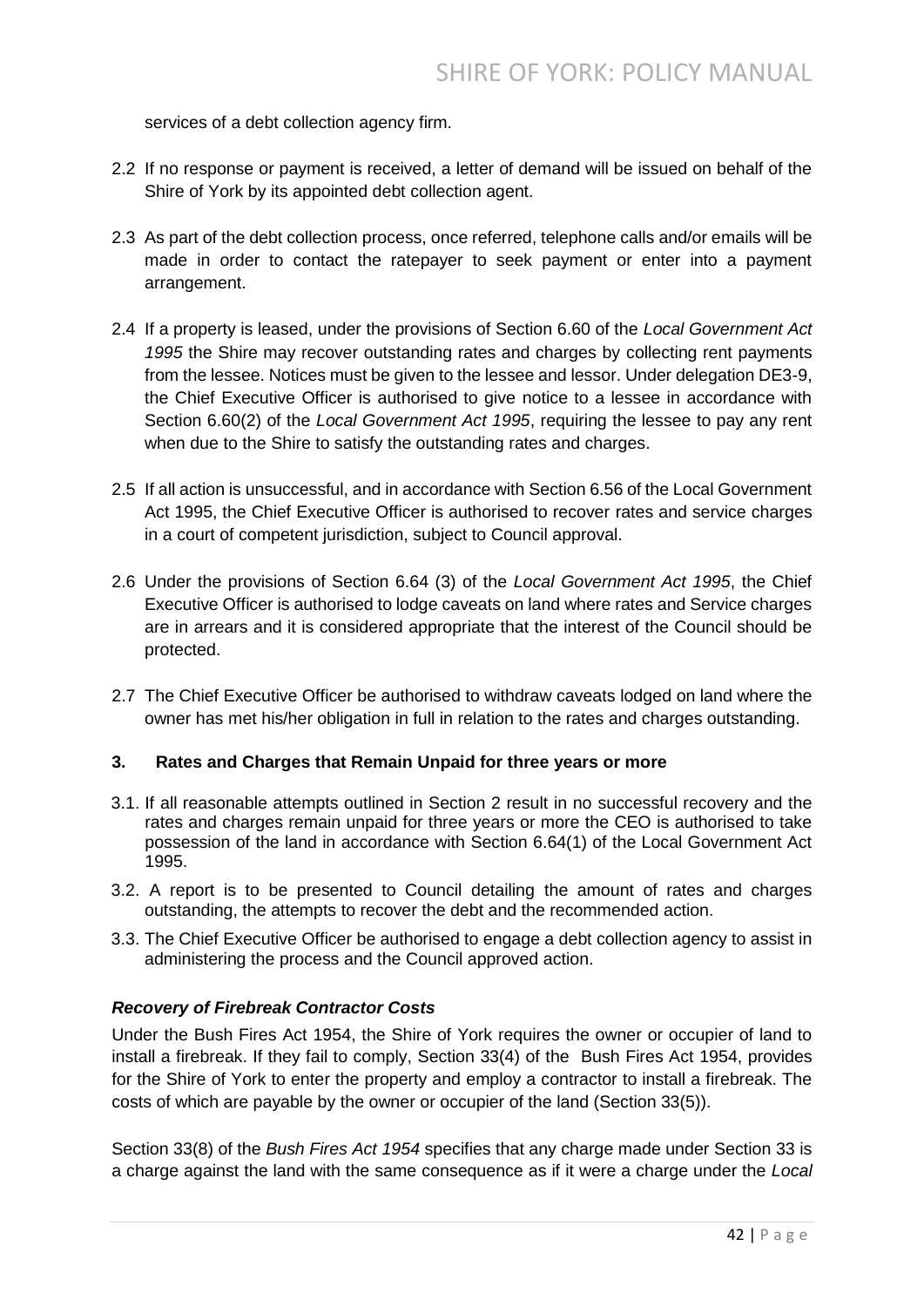*Government Act 1995* for unpaid rates, and is a debt due from the owner or occupier of the land.

On this basis, the costs incurred by the Shire of York to install a firebreak on a noncompliant property are to be levied against the property and if unpaid, are recoverable through the rates debt recovery process.

## *Recovery of Non-Rates Charges*

Sundry debtor charges include all other services not specifically identified elsewhere in this policy.

Invoices are payable within 14 days of the issue date of the invoice.

## **1. Debt Management**

If the invoice is not paid by the due date then the following procedure will take place:

- 1.1. A reminder notice will be issued in the first instance.
- 1.2. If no payment has been received within 14 days of the issue of the reminder notice, a final notice will be issued advising the debtor that payment is expected within seven (7) days of the issue date of the notice or legal action may be taken.
- 1.3. If no response is received from the debtor then following a review of the circumstances with the relevant staff members involved, a demand letter may be sent to the debtor advising them of what action is to be taken if payment is not made or an agreement to pay is not entered into. The debtor will be advised that any fees incurred in recovering the debt will be passed on to the debtor.
- 1.4. Before any third party is engaged to recover an outstanding debt, a report is to be presented to Council seeking approval to refer the matter to the Shire of York's appointed debt collection agent.
- 1.5. The Chief Executive Officer be authorised to recover fees and charges by engaging the services of a debt collection agency firm.
- 1.6. The debt collection agent will advise the Shire regarding the best course of action to ensure efficient and realistic collection of the amount owing. If legal action is required a report will be presented to Council seeking approval to proceed.
- 1.7. Once all reasonable attempts to either locate the debtor or to obtain payment have failed, the staff member responsible for raising the debt will be asked to submit a written request for the invoice to be considered for write off.
- 1.8. Depending on the value of the debt, approval will be sought from the Chief Executive Officer, under Delegated Authority DE3-4 or presented to Council for the debt to be written off. Once approval has been received, the appropriate entries will be made in the Accounts Receivable Ledger.

## **2. Debt Raised in Error or Debt Adjustment**

If a debt has been raised in error or requires an adjustment then an explanation will be sought from the relevant staff members. Once this has been received a credit note request will be raised which is to be authorised by both the staff member who raised the initial invoice and the Executive Manager Corporate and Community Services.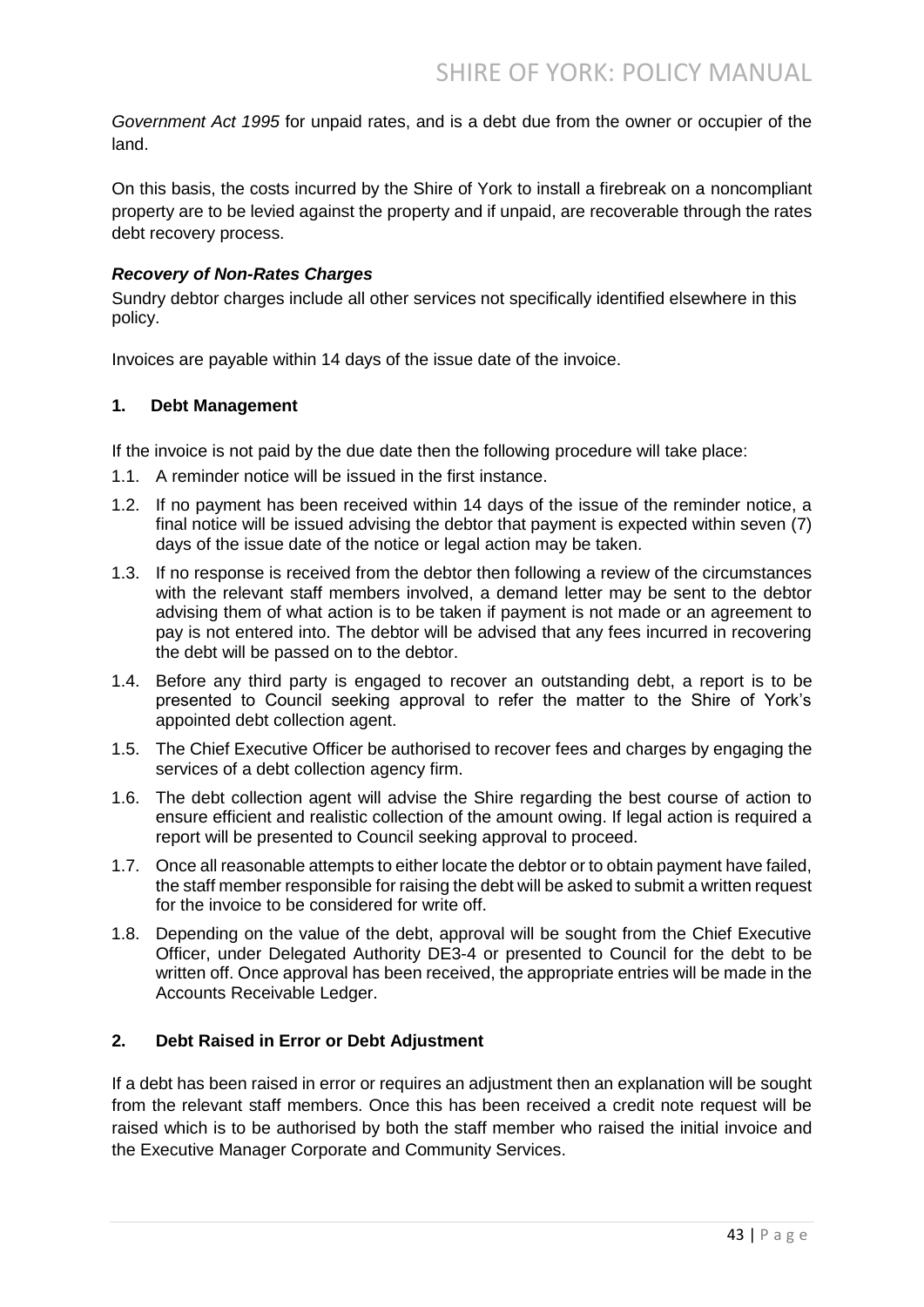## **3. Interest on Overdue Accounts**

Council may elect to impose interest on outstanding debts. The rate of interest imposed is to be determined by Council in accordance with Section 6.13 of the *Local Government Act 1995*.

#### *Recovery of Fines and Infringements*

Infringements are issued by authorised officers of the Shire of York. There is no provision for part payments or payment arrangements with infringements due to making them unenforceable with the Fines Enforcement Registry (FER).

#### **1. Debt Management**

- 1.1 Where payment is not received within twenty eight (28) days from the date of the infringement, a Final Demand Notice will be issued, with an applicable fee. The final demand Notice gives the customer a further twenty eight (28) days to pay the infringement.
- 1.2 Where the customer fails to pay the infringement by the expiry of the period defined above, the infringement is referred to the Fines Enforcement Registry where further charges will be incurred.
- 1.3 The Shire has no control over the collection process undertaken by the Fines Enforcement Registry and cannot take any action on its own.
- 1.4 From time to time, write off of debts will be required when the Fines Enforcement Registry deem the fines and/or costs uncollectible. Approval will be sought from the Chief Executive Officer and subsequently Council for approval for the debt to be written off. Once approval has been received, the appropriate entries will be made in the Accounts Receivable Ledger.

#### *Rates Incentive Scheme*

A rate incentive scheme, in the form of prizes donated by sponsors, will be operated in each rating year on the basis that:

- a) Only those who have paid their rates in full, within thirty-five days of the date of assessment, be eligible for the draw.
- b) The winners to be selected electronically at random via the Shire Rating System in the presence of the major sponsor (other than the Shire).

Key Terms/Definitions Not Applicable

| <b>Policy Administration</b>            |  |                                                                                   |  |
|-----------------------------------------|--|-----------------------------------------------------------------------------------|--|
| Responsible Directorate/Division:       |  | <b>Finance Department</b>                                                         |  |
| <b>Author/Contact Officer Position:</b> |  | Finance Manager                                                                   |  |
|                                         |  | Relevant Delegation: DE3-3 - Agreement as to Payment of Rates and Service Charges |  |